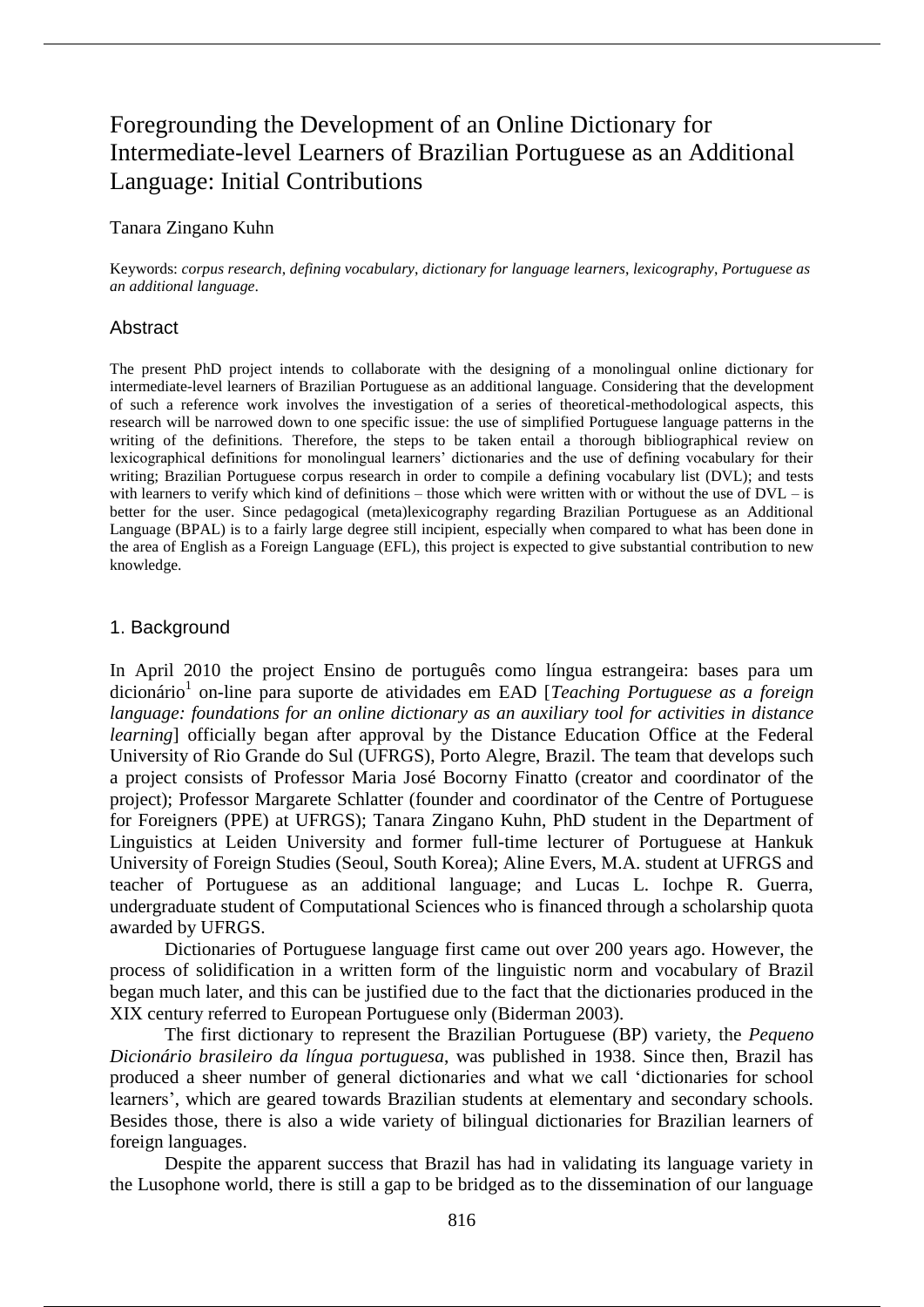to foreign learners: a monolingual dictionary of Brazilian Portuguese for foreign learners has never been published.<sup>2</sup>

The need to produce this material is justified not only in views to satisfy a market demand but, first and foremost, it is aimed at being a qualified pedagogical tool. We agree with Yamada (2009:148), 'I consider learner's dictionaries as resources with wide-ranging applications for language learning and teaching rather than as mere reference tool'. Hence, we expect the increasing number of people who are learning Brazilian Portuguese all over the world and teachers alike to benefit from the material we are developing. In addition, the study involved in the production of this dictionary will certainly contribute to the area of lexicographical pedagogy, a still quite incipient field in Brazil, notably concerning dictionaries for foreign learners of BP.

In this regard, the present research project intends to collaborate with the development of the abovementioned dictionary. Among a series of theoretical-methodological measures that dictionary making involves, I have chosen to further study the lexicographic definition since a well-structured and solid foregrounded defining strategy seems to pave the way for the production of a highly-qualified material; besides, such a study has never been done for Brazilian Portuguese as an additional language.

# 2. Purpose of the study

Considering that 'definition lies at the heart of lexicographic practice, being the central part of the microstructure of a dictionary entry' (Fabiszwesky-Jaworsky, Grochocka 2009:90), lexicographers tend to invest a great deal of time trying to elaborate them according to the precepts of Monolingual Learner's Dictionaries (MLDs). According to Hornby (apud Bogaards 2009:12), the three main characteristics of this kind of dictionaries are: a selected vocabulary, simple definitions, explicit information about use. However, doing so is not an easy task. Peter Sokolowski, when talking about how Merriam-Webster's Advanced Learner's Dictionary was created from scratch, shared with the readers how his team of lexicographers felt during that process: '...creating the simplest possible definitions for the English language learner presented an enormous challenge over the course of this project' (2009: 48). The elaboration of lexicographic definitions for the online dictionary for learners of Brazilian Portuguese as an additional language shall follow suit. However, we might benefit from the fact that we are starting this project from scratch exactly 70 years after the first monolingual English dictionary for learners was ever made (*Idiomatic and Syntactic English Dictionary* (ISED) was published in Tokyo in 1942, see Bogaards 2009): we can learn from their experiments, adopt the good results and adjust the not so good ones.

## 2.1. *General purpose*

The research question that structures this project is: *how to write definitions in a plain, simple and unambiguous way 3* ?

We expect to find some hints on how to do that through a thorough bibliographical review of previous work in the area. This entails not only a reassessment of the 'Big Five' (that is, the five worldwide known MLDs of English; namely, *Cambridge Advanced Learner`s Dictionary*, *Collins Cobuild English Dictionary for Advanced Learners*, *Longman Dictionary of Contemporary English*, *Macmillan English Dictionary for Advanced Learners*, and *Oxford Advanced Learner`s Dictionary*) and MLDs in other languages, but also a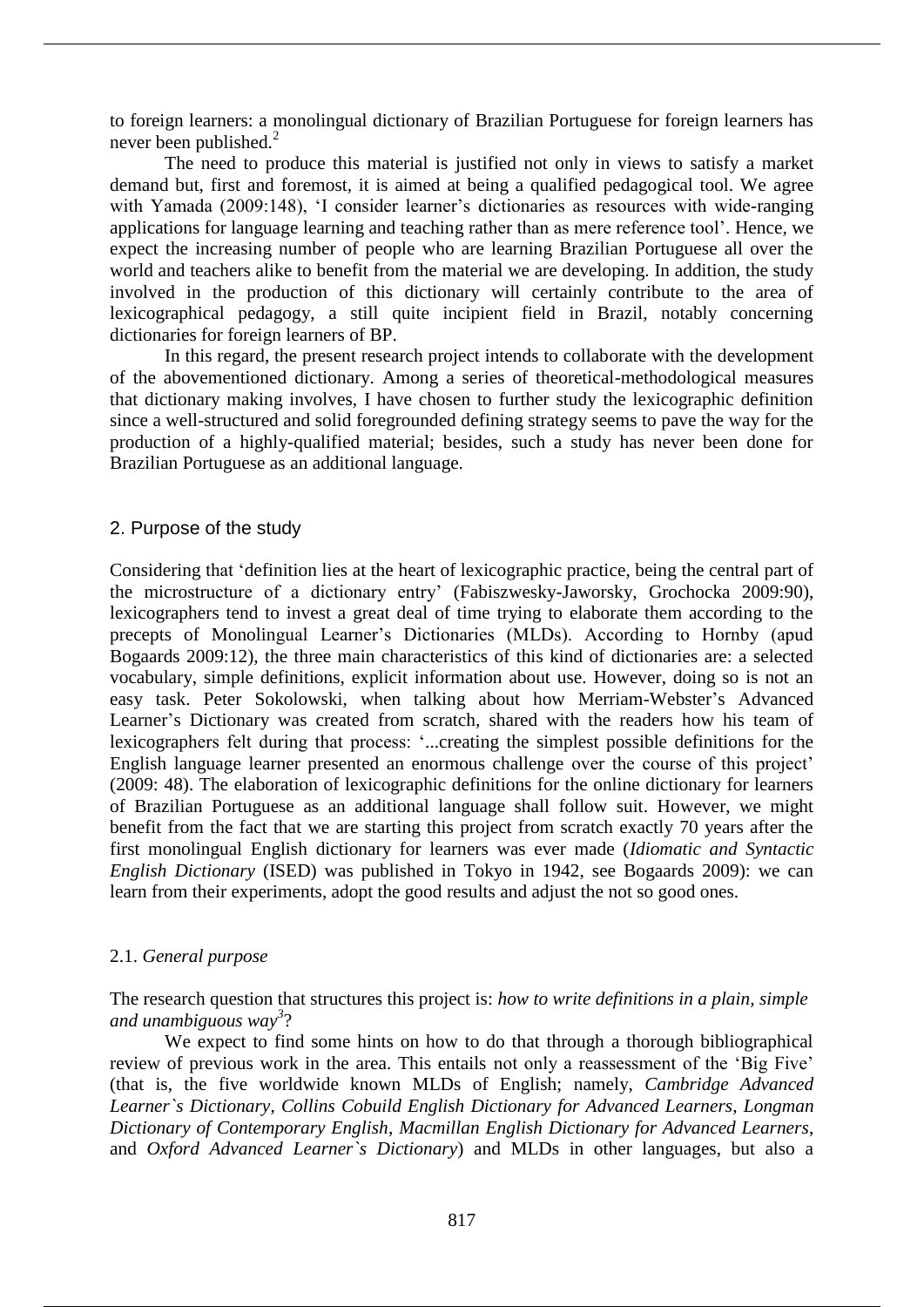reappraisal of the theoretical and experimental studies that researchers have been doing since the publishing of ISED in 1942.

These are three fundamental questions that need to be answered, comprising both the content of the definition  $(1)$  and its form  $(2, 3)$ :

- 1) Bearing in mind our target user`s profile and their needs (encoding/decoding purposes), what kinds of and how much information should we include in the definitions? How to decide on the number of lexical units to be instantiated? How should we deal with extralinguistic messages (pragmatics, sensitivities, connotation) (see Atkinson and Rundell 2008)?
- 2) What kind of defining style should we adopt: classic (analytic, Aristotelian) definition, single clause "-when" definition, contextual (full-sentence, COBUILD-style) definition or synonym definition (see Svénsen 2009)? Should we opt for just one of them or can we adopt various types according to the part of the category of the headword in question?
- 3) What kind of words can we use in the definition? Should we base on lexicographers instinct or should we have the help of a defining vocabulary<sup>4</sup> to determine which words can and cannot be used?

We can try to find the answer for questions 1 and 2 through the review of previous work. After reassessing this material, we can get to a final proposal, which should be included in the Style Guide of our dictionary to be followed by future lexicographers involved in the project. Question number three, however, imposes further measures, because there is not a preestablished defining vocabulary list for Brazilian Portuguese.

## 2.2 *Specific purposes*

The use of defining vocabulary (DV) for the writing of definitions in Monolingual Learner's Dictionaries (MLDs) has been the focus of investigation and debate of many researchers. Some authors claim that the application of such a method brings forth significant disadvantages, while others affirm that the overall positive results obtained through the employment of this strategy surpass the drawbacks.

Rundell (1998) alerts that the use of DV might, for example, hinder the process of writing for the lexicographers, due to 'arbitrary constraints on lexicographers' freedom to define' (319). Consequently, unnatural forms of expression in definitions end up being formulated, as Svénsen (2009) points out: 'Some definitions have been criticized for using a language that few language teachers would wish their students to imitate'(248). As a brief sum-up, Yamada (2009: 151), when presenting an analysis of EFL dictionary evolution, refers to the work of Kawamura (2009: 87-89) to list six difficulties that concern defining vocabulary:

- 1. Inclusion of lexical items beyond the expected proficiency of EFL dictionary users
- 2. Lengthy definitions
- 3. Unnatural definitions
- 4. Senses to be used are not controlled
- 5. Actual size greater than advertised
- 6. Actual use of defining vocabulary is unclear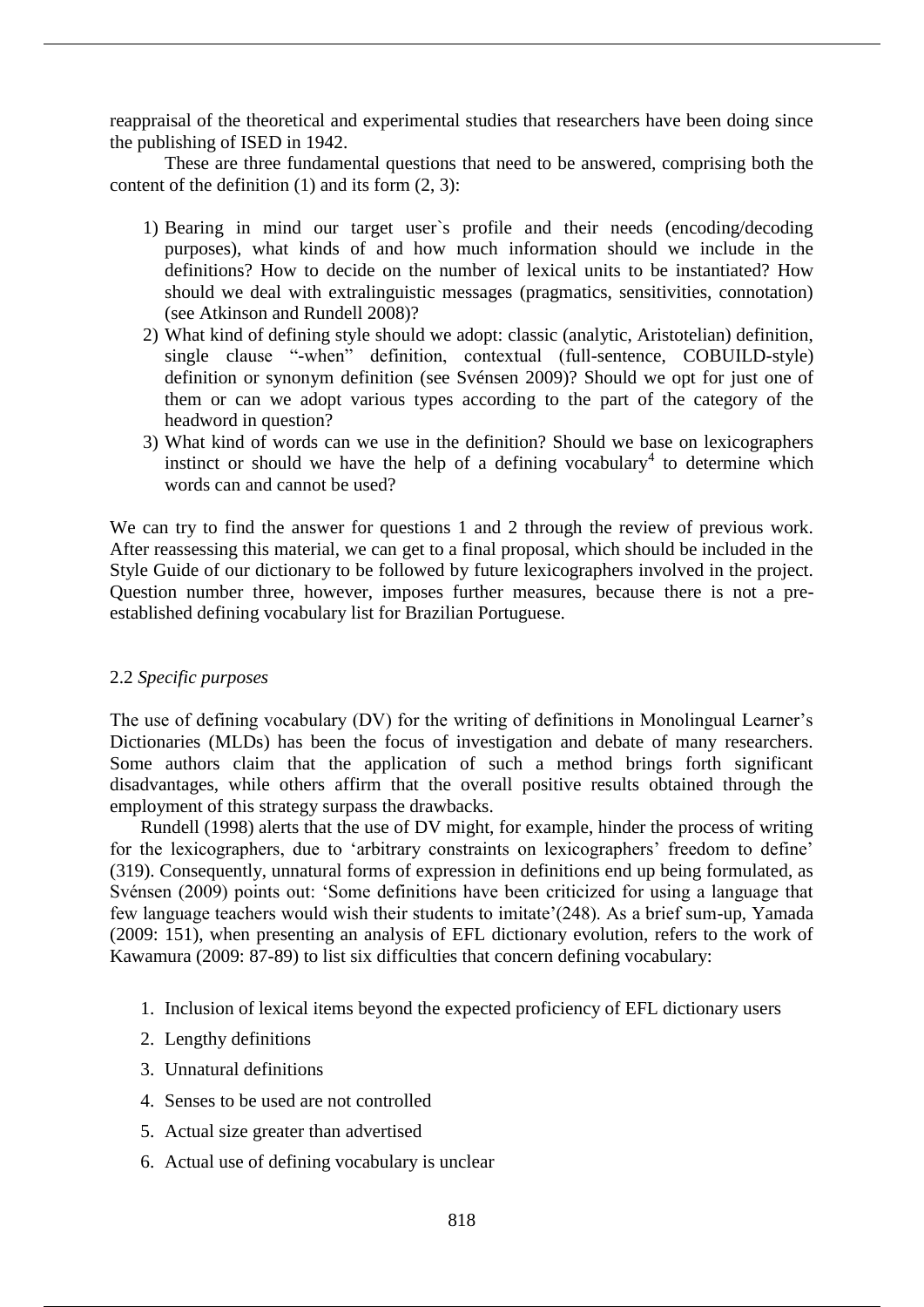On the other hand, Herbst (1986) analyses the defining vocabulary policy used in *Longman Dictionary of Contemporary English* (LDOCE), and, despite its inadequacies and inconsistencies (he actually mentions those drawbacks above), concludes that this is a valuable instrument. The author sustains his argument, firstly, through the presentation of tests results, which prove that:

The LDOCE approach has succeeded in providing definitions that, with some reservations, are sufficiently accurate, but which are definitely written in a much simpler language than those in ALD and will thus be considerably easier to interpret to the foreign learner (Herbst 1986:112).

Secondly, he points out that the use of a controlled vocabulary, in fact, helps lexicographers do their work, because such a list contains the easiest words for a foreigner to understand; hence, words outside this list are considered to be difficult and should be avoided. The obligation to fit to this pattern of writing makes lexicographers be more aware of their writing, or, as Herbst puts it, 'inforce lexicographical discipline'(113). The result is, according to the author, a fundamental contribution to the final goal of simple comprehensibility.

From this brief review one can conclude that the use of DV with reference to the English language is a controversial topic. As to Brazilian Portuguese, we can only suppose this premise should follow. In order to analyse the pros and cons of using a controlled vocabulary in the writing of the definitions in our dictionary, we should run tests with learners. Ideally, the results would help determine the adoption or not of this method for our final work.

However, in order to run those tests with learners and verify which kind of definition is better, the one that uses defining vocabulary or the one that does not, we need to have access to a defining vocabulary list, which does not exist for Brazilian Portuguese<sup>5</sup>. We must, first of all, elaborate such a list. The following questions must be taken into consideration:

- 1. Considering that defining vocabulary lists are obtained through corpus analysis, what corpus should we use in order to elaborate a defining vocabulary of Brazilian Portuguese? Are the existing BP corpora balanced, that is, do they 'reflect the diversity of the target language, by including texts which collectively cover the full repertoire of ways in which people use the language' (Atkins and Rundell 2008: 66)?
- 2. Does the fact that the target-user has an Intermediate level of proficiency in Portuguese matter in the choice of the corpus? If yes, how can we select the corpus to be used? If no, how can we guarantee the words selected for the defining vocabulary will be known by the target-users?
- 3. How can we determine the size of the defining vocabulary? Should the list be composed of lemmas or lexical units? Should we add a list of profitable affixes (like in *Longman Dictionary of Contemporary English*) or should we present the words in the full form?

## 3. Methodology

The methodology of this research involves four stages, being the first one of a theoretical nature and the other three of a practical one:

1) Bibliographical review of previous work in the area of lexicographical pedagogy, especially to what concerns MLDs. I will reassess the Big Five and other dictionaries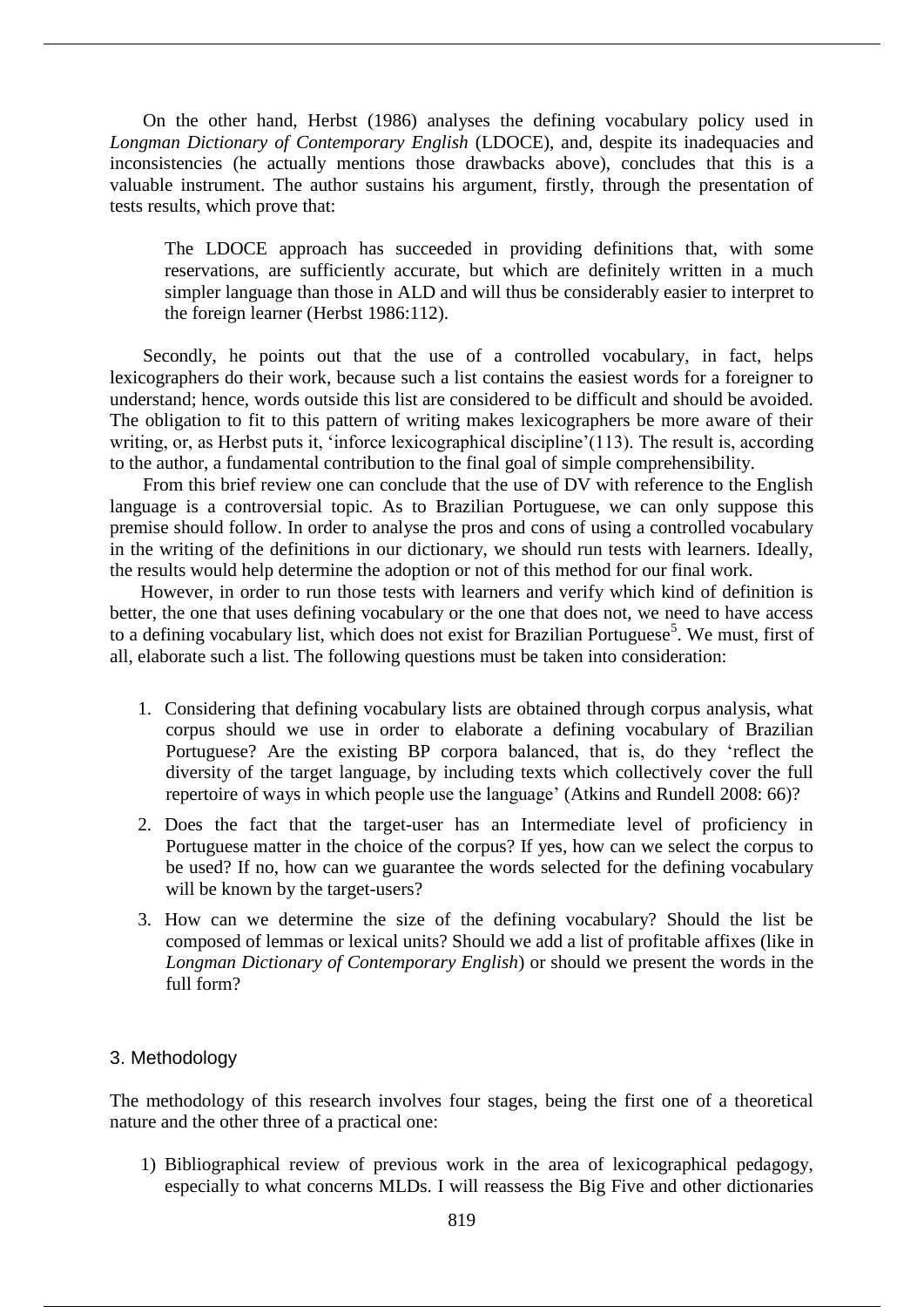of languages for foreigner learners, alongside with a critical reading of texts from authors whose work is related to this subject. Furthermore, as to learner`s needs, I will study the profile of our target-user in order to tailor the writing of the definitions to their proficiency level and need;

- 2) Compilation of a defining vocabulary list through corpus investigation. This stage involves corpus analysis through computational programs like Word Sketch Engine and Palavras;
- 3) Writing of two sets of definitions: one through the use of the defining vocabulary list, the other one without. Here we need to carefully choose which headwords (abstract or concrete; one or more parts of the speech) will be defined so that our tests will not be hindered by unexpected variables. Also, we will need to follow the defining style we previously selected as the most appropriate and bear in mind our users` need;
- 4) Testing with users. We intend to run the tests with Intermediate-level learners of BPAL that are studying at PPE-UFRGS $<sup>6</sup>$ . Since they have different nationalities, we</sup> might separate the groups according to their mother-tongue and knowledge of an additional language other than Portuguese, as an effort to avoid that these variables interfere with the results. This stage of the research must be carefully planned and rely on statistics knowledge.

# 4. Final remarks

The objective of this paper was to present my PhD research as a study that seeks to collaborate with the development of an online dictionary for intermediate-level learners of Brazilian Portuguese as an additional language through the investigation of lexicographic definitions. I presented the background of this project; its general and specific purposes; and the methodology to be followed. Since this research is in its very initial phase, results could not be obtained yet. I hope the ideas here exposed motivate those who are interested in Brazilian Portuguese language and pedagogical lexicography to help foreground this enterprise.

## **Notes**

<sup>3</sup> Henry Sweet, already in 1899 (apud Herbst 1986:101), affirmed that 'The first business of a dictionary is to give the meanings of words in plain, simple, unambiguous language'. This recommendation actually referred to general dictionaries; however, it seems this principle fits perfectly well to learner's dictionaries.

 $<sup>5</sup>$  For an initial investigation on the quest of producing a defining vocabulary list, see Kuhn, T., Finatto, M.J.</sup> (2011) *On the proposal of an on-line Brazilian Portuguese dictionary for speakers of Asian languages: An ongoing experiment*. Proceedings of Asialex 2011. P.284-294

<sup>1</sup> http://www6.ufrgs.br/letras/dicionarioportuguesle/

<sup>2</sup> There is one book, the *Frequency Dictionary of Portuguese – Core vocabulary for learners* (by Mark Davies and Ana Preto-Bay), which is explicitly aimed at learners; however, this material presents both varieties of Portuguese (European and Brazilian) and next to the headwords in Portuguese they provide the equivalent in English followed by examples in Portuguese. Therefore, it is not a monolingual dictionary and it is not exclusive of Brazilian Portuguese.

<sup>&</sup>lt;sup>4</sup> 'A systematically selected range of words to be used for describing the content of a larger number of words is usually called a (CONTROLLLED) DEFINING VOCABULARY.' (Svénsen 2009: 246)

<sup>6</sup> PPE stands for *Portuguese for Foreigners* and is a prestigious centre of BPAL teaching in Brazil. It is part of UFRGS and receives, every year, hundreds of new students.